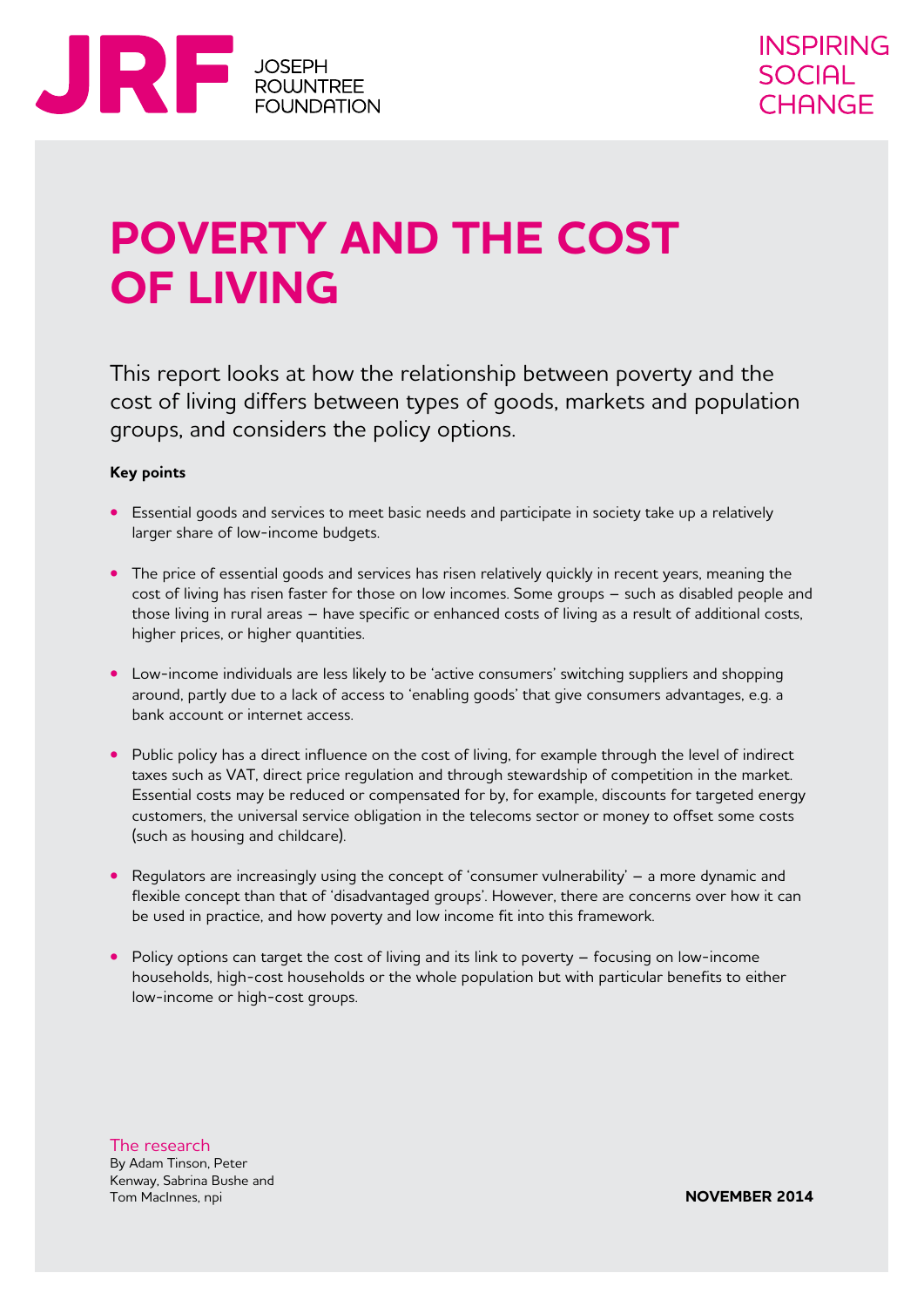# **BACKGROUND**

Most discussion of poverty centres on incomes and the policy solutions are assumed to lie with individuals and government. The cost of living is an important extension to this discussion, bringing in different markets and widening the group of actors to include companies and regulators.

### **How do low-income budgets differ?**

The concept of essential goods and services, such as those set out in JRF's Minimum Income Standard (MIS), is common across developed countries. In the UK, a higher proportion of expenditure by lowincome households is on essential goods and services compared with better-off households. This results in a differing inflation rate. In recent years, those with low incomes have tended to experience a higher rate of inflation, although this was not the case in general between the 1970s and the 2000s.

There may also be a different relationship between costs and poverty among low-income households. For example, some groups face 'special' and enhanced costs. Special costs are those that other groups do not face; enhanced costs are costs that other people have, but not to such a large degree. For example, a disabled person with restricted mobility faces special costs of home adaptations, and enhanced costs of heating a home they spend more time in. Those in rural areas have special costs to some extent in the form of higher transport needs and may have enhanced costs, for example through higher heating bills.

## **The poverty premium**

The poverty premium is the idea that 'the poor pay more'. This may include, for example, paying for energy through more expensive prepayment meters, which are used mainly by low-income households; paying more due to a lack of banking facilities for direct debit payments; paying more in fixed costs due to low consumption.

This poverty premium does not only affect those in poverty, nor is its effect consistent. For example, people in poverty are more likely to live in deprived areas, where home contents insurance premiums are higher, but most people in poverty do not live in such areas, and most people living in those areas are not in poverty. The poverty premium often relates to a higher chance of paying a higher price, often associated with something related to poverty but not necessarily poverty itself. Being in poverty may also mean lacking the resources to get around the problem – for example, the ability to afford transport to a supermarket rather than relying on higher-cost local shops.

Despite numerous examples of a poverty premium, it is difficult to quantify. There have been no estimates of an 'average' effect or the numbers of households that might be affected.

## **Public policy and the cost of living**

Almost all economic decisions made by government and business have the potential to affect people's cost of living. For example, trade policies can raise or lower the price of imported goods. Planning policies can raise or lower the cost of land, and so the cost of housing.

This research identifies the policy decisions made by government or public bodies that have a direct and immediate influence on the cost of some essential items. This takes various forms including: housing benefits; restrictions on the uprating of water and rail charges; and stewardship of the market to ensure competition (see Table 1).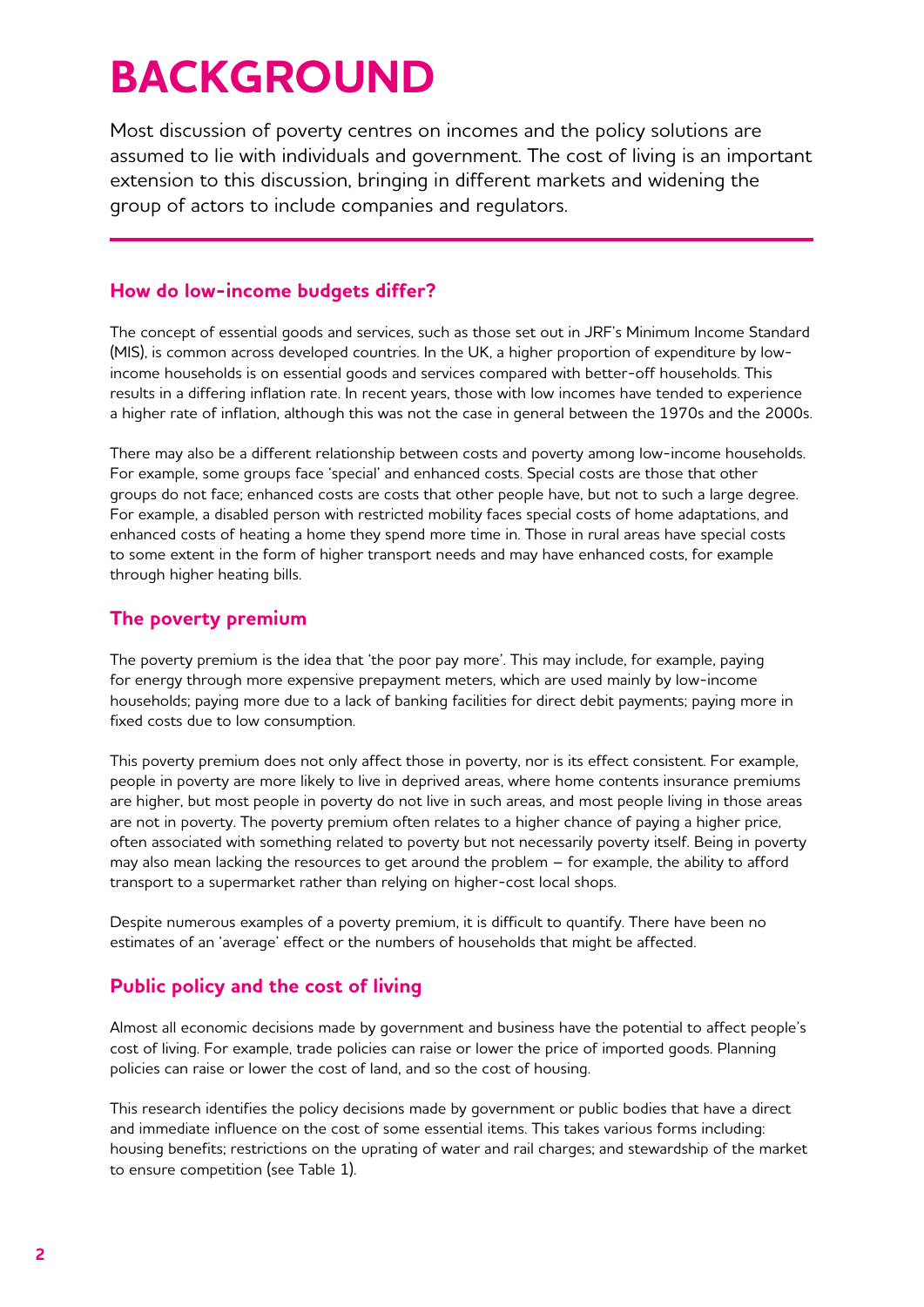Government intervention can increase as well as reduce the cost of essentials. There is some debate in the literature over whether indirect taxes, such as VAT and excise duties, weigh more heavily on lowincome households. These policies do not apply exclusively to people in poverty, and indirect taxation represents a smaller share of the minimum socially acceptable budget than of average expenditure – partly because some key goods like food and energy are subject to either no, or reduced, VAT. Moreover, the costs of some key essentials, such as food and energy, are influenced by global market factors as well as domestic policy.

| Category of<br>intervention | <b>Redistribution and</b><br>compensation                                                                                                         | <b>Reduction and control</b>                                                                                                                                                                                                                                       | <b>Market functioning</b>                                                                                                                                                                                                                                                                                                                               |
|-----------------------------|---------------------------------------------------------------------------------------------------------------------------------------------------|--------------------------------------------------------------------------------------------------------------------------------------------------------------------------------------------------------------------------------------------------------------------|---------------------------------------------------------------------------------------------------------------------------------------------------------------------------------------------------------------------------------------------------------------------------------------------------------------------------------------------------------|
| Category description        | Compensation for costs<br>incurred; includes parts of<br>the social security or tax<br>systems.                                                   | Reduced or controlled<br>costs (through prices or<br>quantities that need to be<br>consumed).                                                                                                                                                                      | Measures which ensure the<br>competitiveness and smooth<br>operation of various markets.                                                                                                                                                                                                                                                                |
| <b>Examples</b>             | Housing (e.g. Housing<br>Benefit)<br>Childcare (e.g. childcare<br>element of tax credits)<br>Council Tax (e.g. setting<br>and reduction schemes). | Water (e.g. voluntary<br>tariffs)<br>Heating and electricity<br>(e.g. price regulation<br>for distribution and<br>transmission; Warm<br>Homes Discount: the<br><b>Energy Companies</b><br>Obligation)<br>Transport (e.g. price<br>controls on regulated<br>fares). | Heating and electricity (e.g. tariff<br>simplification)<br>Food and drink (e.g. investigation<br>into price collusion)<br>Communications (e.g. Universal<br>Service Obligation, monitoring of<br>competition)<br>Transport (e.g. competitive<br>tendering for bus services)<br>Financial services (e.g.<br>investigation into high-interest<br>credit). |

#### **Table 1: Classifying cost of living policies relevant to people in poverty**

#### **The role of companies and regulators**

Regulators are increasingly using the concept of 'consumer vulnerability', meaning individuals in vulnerable situations that may affect their ability to engage in markets. It is a more dynamic and flexible concept than that of 'disadvantaged groups' which it replaces. There are concerns over how it can be used in practice, and how poverty and low income fit into this framework. However, it is clearly a concept with which an anti-poverty strategy could engage since it raises the question of whether regulators should intervene in the market only for the general consumer, or whether they should also intervene for particular types of consumer.

Regulators like Ofcom, Ofgem and the Financial Conduct Authority are leading the field, seeking to move companies from a reactive to a strategic approach to dealing with issues of consumer vulnerability. This involves working closely with individual companies, consumer groups and other bodies to empower those tasked with addressing consumer vulnerability issues and facilitating co-ordination across regulators and companies. Regulators monitoring how markets are working for different groups can also help to reveal which parts of the market are not well served, helping companies to identify commercial opportunities for addressing cost and access issues. Further promotion of good practice among companies could also help.

As a possible type of policy, consideration could be given to the development of modern Universal Service Obligations (USOs). While there is a USO for phone lines, there is no equivalent for the internet, although the internet is an MIS necessity and MIS could be used as a benchmark.

#### **The role of individuals and the third sector**

People with low incomes are less likely to have access to so-called 'enabling goods', which helps people get better and cheaper deals, e.g. bank accounts which allow customers to pay bills by direct debit (often a cheaper method) or a broadband connection that allows online shopping and price comparisons. Measures to increase access can be effective, but they are unlikely to be sufficient as there is a need for products that better suit the needs of low-income households.